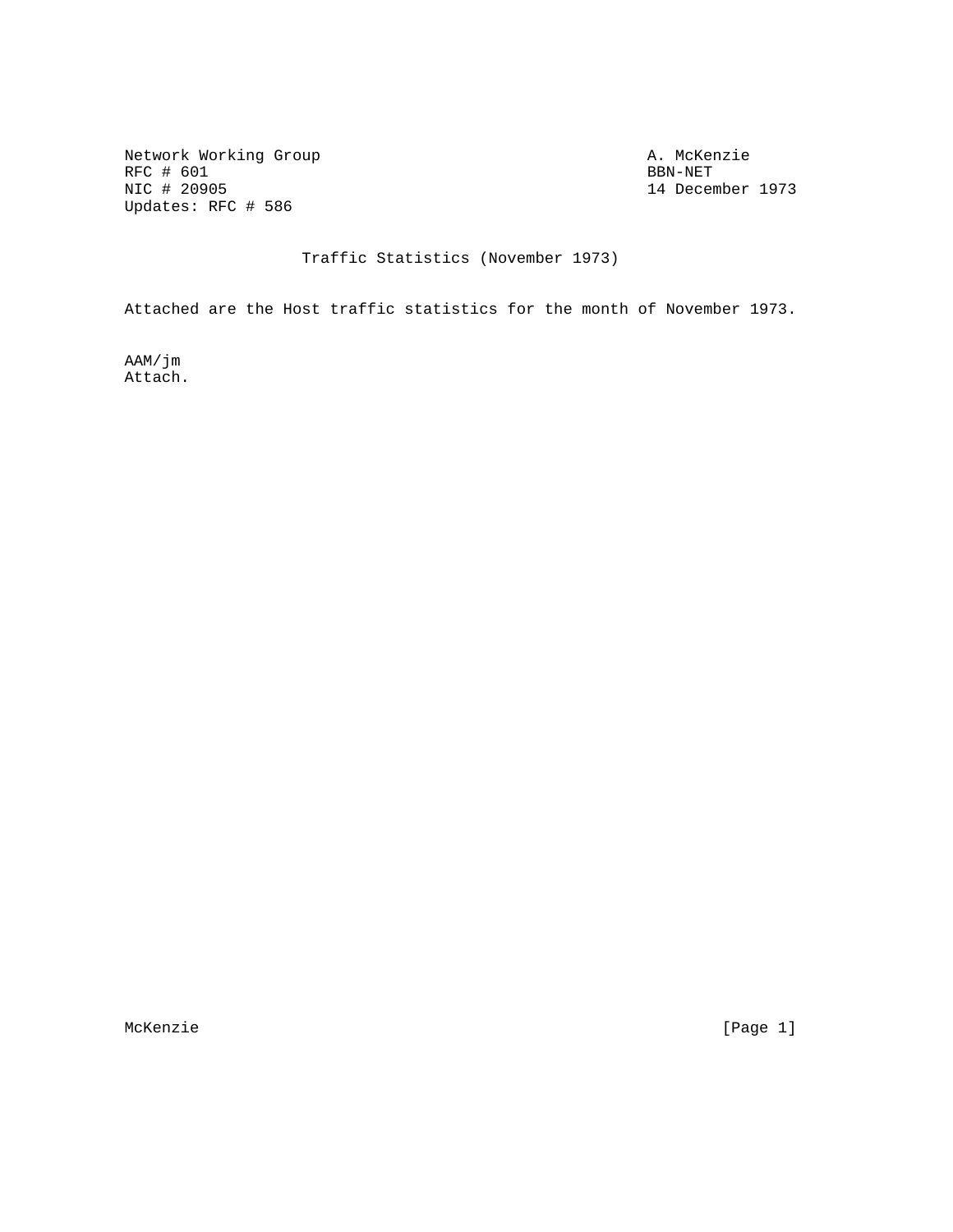## HOST THROUGHPUT SUMMARY (PACKETS OUTPUT)

## NOVEMBER 1973

|                     |                   | INTER-<br>NODE            | INTRA-<br>NODE              | TOTAL              | AVG. DAILY<br>INTERNODE | DAYS |
|---------------------|-------------------|---------------------------|-----------------------------|--------------------|-------------------------|------|
| UCLA                | HOST 0<br>HOST 1  | 241273<br>1536918         | 30480<br>56526              | 271753<br>1593444  |                         |      |
| UCLA<br><b>UCLA</b> | HOST <sub>2</sub> | 26253<br>--------         | 4954<br>--------            | 31207<br>--------  |                         |      |
|                     |                   | 1804444                   | 91960                       | 1896404            | 60148                   | 30   |
| SRI<br>SRI          | HOST 0<br>HOST 1  | 6519907<br>574488         | 208536<br>162319            | 6728443<br>736807  |                         |      |
|                     |                   |                           |                             |                    |                         |      |
|                     |                   | 7094395                   | 370855                      | 7465250            | 236480                  | 30   |
| UCSB                | HOST 0            | 2549879                   | 76826                       | 2626705            |                         |      |
| UCSB                | HOST 1            | 313615<br>--------        | 2751<br>--------            | 316366<br>-------- |                         |      |
|                     |                   | 2863494                   | 79577                       | 2943071            | 95450                   | 30   |
| UTAH                | HOST 0            | 1304159                   | 203988                      | 1508147            |                         |      |
| UTAH                | HOST <sub>2</sub> | 87741<br>--------         | 187693<br>$- - - - - - - -$ | 275434             |                         |      |
|                     |                   | 1391900                   | 391681                      | 1783581            | 46397                   | 30   |
| BBN                 | HOST 0            | 10                        | 26935                       | 26945              |                         |      |
| BBN                 | HOST 1            | 5933376                   | 336528                      | 6269904            |                         |      |
| <b>BBN</b>          | HOST <sub>2</sub> | 52098                     | 55531                       | 107629             |                         |      |
| BBN                 | HOST 3            | 247706<br>$- - - - - - -$ | 17072<br>--------           | 264778<br>-------- |                         |      |
|                     |                   | 6233190                   | 436066                      | 6669256            | 207773                  | 30   |
| $M-MAC$             | HOST 0            | 405008                    | 78836                       | 483844             |                         |      |
| $M-MAC$             | HOST 1            | 1139680                   | 248773                      | 1388453            |                         |      |
| $M-MAC$             | HOST <sub>2</sub> | 1071807                   | 755648                      | 1827455            |                         |      |
| $M-MAC$             | HOST 3            | 855130                    | 755184                      | 1610314            |                         |      |
|                     |                   | 3471625                   | 1838441                     | 5310066            | 115721                  | 30   |
| RAND                | HOST 0            | 1626780                   | 36341                       | 1663121            | 54226                   | 30   |
| SDC HAD NO TRAFFIC  |                   |                           |                             |                    |                         | 30   |

McKenzie [Page 2]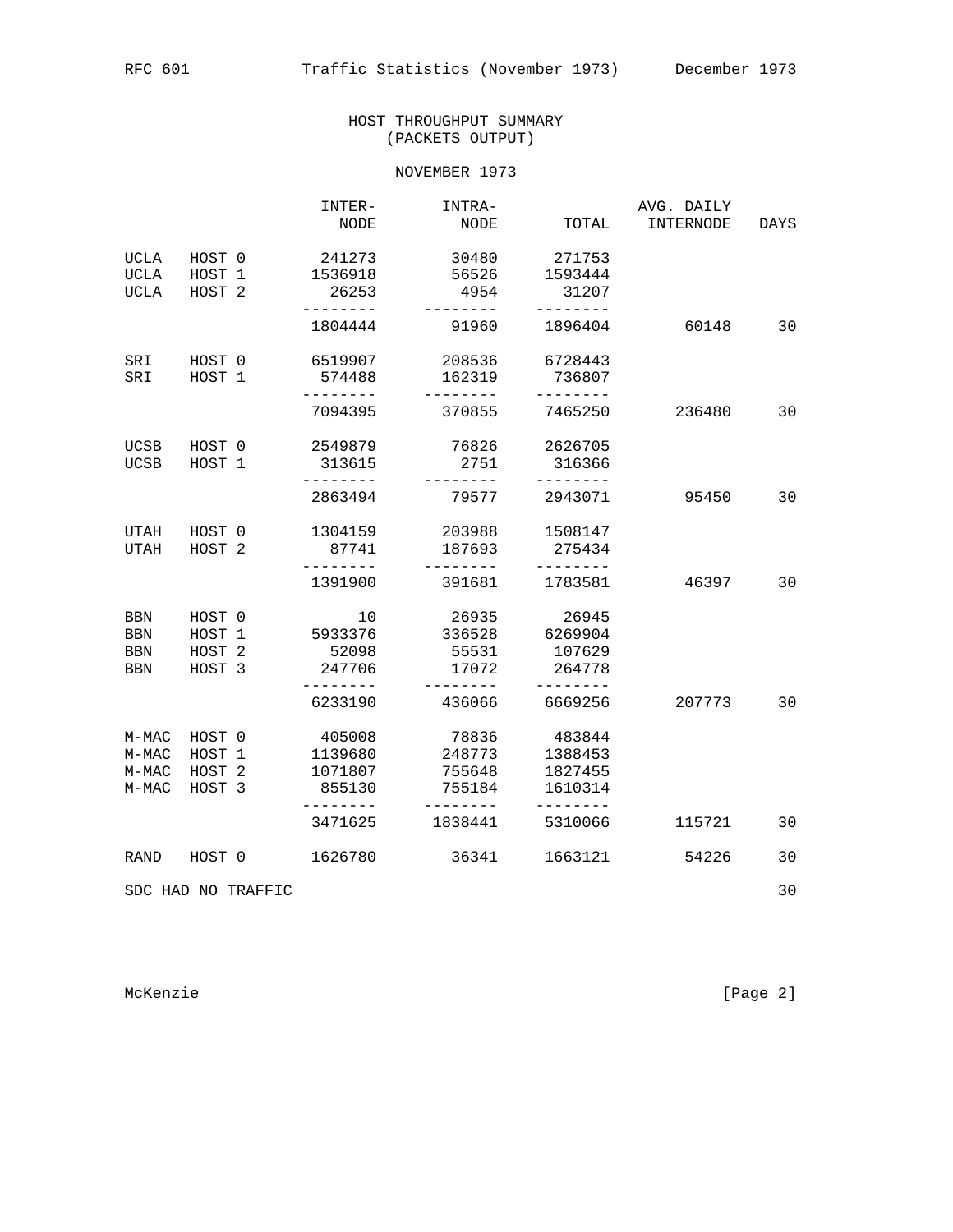| <b>RFC 601</b>       |                                       |  |                                     |                              |                 | Traffic Statistics (November 1973)  |        | December 1973 |
|----------------------|---------------------------------------|--|-------------------------------------|------------------------------|-----------------|-------------------------------------|--------|---------------|
| HARV<br>HARV         | HOST O<br>HOST 1                      |  | 1363275<br>969135                   | 1084755<br>1294673           |                 | 2448030<br>2263808                  |        |               |
|                      |                                       |  | --------<br>2332410                 | --------<br>2379428          |                 | --------<br>4711838                 | 77747  | 30            |
| LINC<br>LINC<br>LINC | HOST 0<br>HOST 1<br>HOST <sub>2</sub> |  | 28913<br>45842<br>4772<br>------    | 15009<br>19861<br>19698      |                 | 43922<br>65703<br>24470<br>-------- |        |               |
|                      |                                       |  | 79527                               | 54568                        |                 | 134095                              | 2651   | 30            |
| <b>STAN</b>          | HOST 0                                |  | 1812959                             |                              | 6692            | 1819651                             | 60432  | 30            |
| ILL<br>ILL<br>ILL    | HOST 0<br>HOST 1<br>HOST <sub>2</sub> |  | 1944572<br>34288<br>163<br>-------- | -------                      | 240<br>257<br>5 | 1944812<br>34545<br>168<br>-------- |        |               |
|                      |                                       |  | 1979023                             |                              | 502             | 1979525                             | 65967  | 30            |
| CASE                 | HOST 0                                |  | 2569407                             | 36272                        |                 | 2605679                             | 85647  | 30            |
| CARN<br>CARN         | HOST 0<br>HOST 1                      |  | 979677<br>592226<br>. _ _ _ _ _ _ _ | 451688<br>494991<br>-------- |                 | 1431365<br>1087217<br>--------      |        |               |
|                      |                                       |  | 1571903                             | 946679                       |                 | 2518582                             | 52397  | 30            |
| AMES                 | HOST 0                                |  | 3550158                             | 27201                        |                 | 3577359                             | 118339 | 30            |
| AMEST<br>AMEST       | HOST 0<br>HOST <sub>2</sub>           |  | 129967<br>5340672<br>$- - - - -$    | 19797<br>37480<br>--------   |                 | 149764<br>5378152<br>$-----$        |        |               |
|                      |                                       |  | 5470639                             | 57277                        |                 | 5527916                             | 182355 | 30            |
| MITRE                | HOST <sub>2</sub>                     |  | 2939264                             |                              | 218             | 29394282                            | 97975  | 30            |
| ROME                 | HOST <sub>2</sub>                     |  | 1248304                             |                              | 196             | 1248500                             | 41610  | 30            |
| <b>NBS</b>           | HOST <sub>2</sub>                     |  | 2343085                             | 27095                        |                 | 2370180                             | 78103  | 30            |
| ETAC                 | HOST 0                                |  | 1150626                             |                              | 10              | 1150636                             | 38354  | 30            |
| LLL                  | HOST 0                                |  | 163639                              |                              | 319             | 163958                              | 5455   | 30            |
| ISI                  | HOST 1                                |  | 11056000                            | 145966                       |                 | 11201970                            | 368533 | 30            |

McKenzie [Page 3]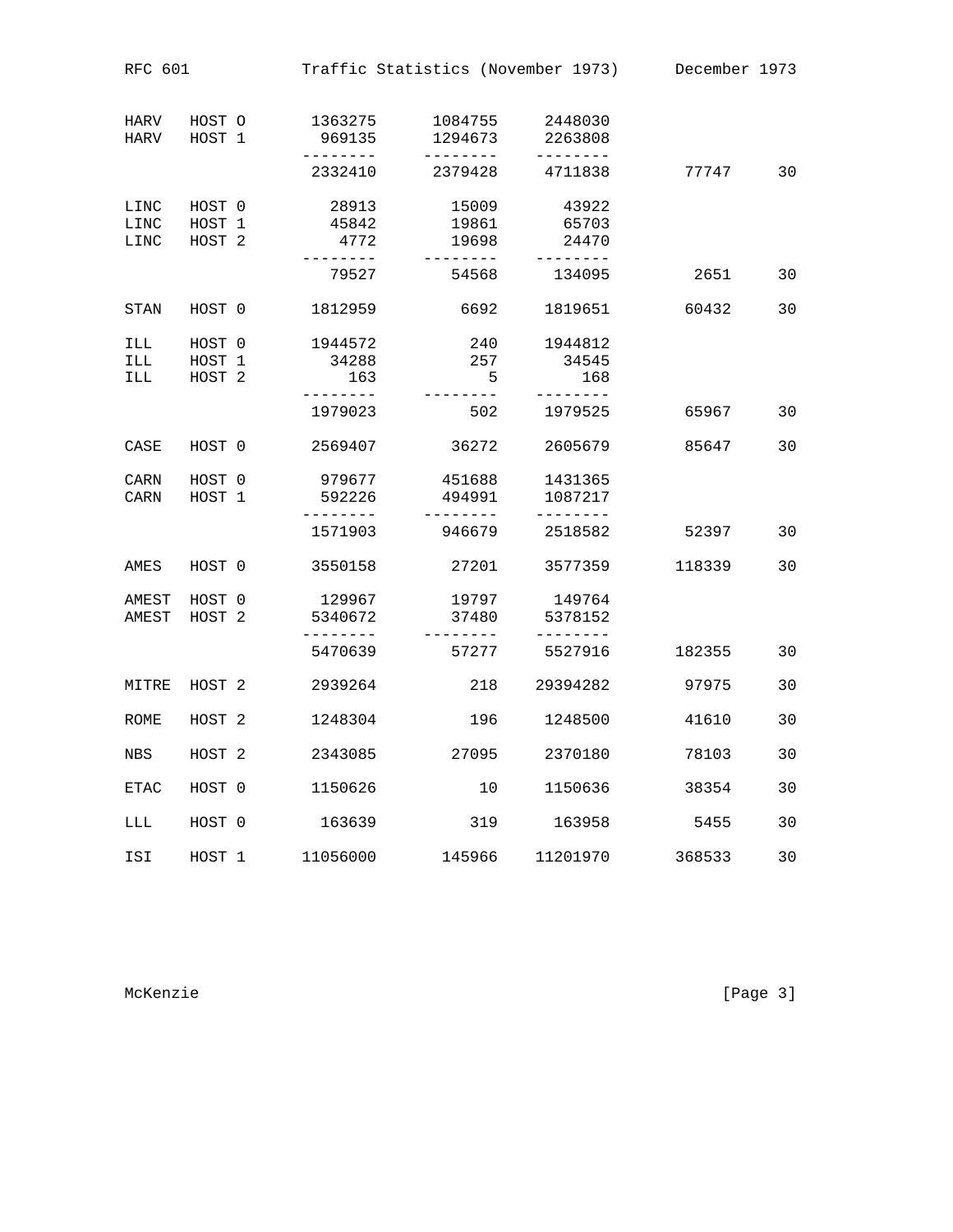| <b>RFC 601</b> |                              | Traffic Statistics (November 1973) December 1973 |                                   |                               |                                       |                                   |        |    |
|----------------|------------------------------|--------------------------------------------------|-----------------------------------|-------------------------------|---------------------------------------|-----------------------------------|--------|----|
| USC<br>USC     | HOST 0<br>HOST <sub>2</sub>  |                                                  | 165622<br>4178240                 | 2291501<br>2168615            |                                       | 2457123<br>6346855                |        |    |
|                |                              |                                                  | --------<br>4343862               | ---------<br>4460116          |                                       | ---------<br>8803978              | 144795 | 30 |
| GWC            | HOST <sub>2</sub>            |                                                  | 3671911                           |                               | 56                                    | 3671967                           | 122397 | 30 |
| <b>DOCB</b>    | HOST <sub>2</sub>            |                                                  | 127876                            | 2706                          |                                       | 130582                            | 4263   | 30 |
| SDAC<br>SDAC   | HOST 0<br>HOST <sub>2</sub>  |                                                  | 35717<br>807398                   | . _ _ _ _ _ _ _ _             | $\overline{\phantom{0}}$<br>36 807434 | 35717<br>--------                 |        |    |
|                |                              |                                                  | --------<br>843115                |                               | 36                                    | 843151                            | 28104  | 30 |
| BELV<br>BELV   | HOST 0<br>HOST 1             |                                                  | 4895<br>1162<br>--------          | ---------                     | 126<br>51                             | 5021<br>1213<br>$- - - - - - - -$ |        |    |
|                |                              |                                                  | 6057                              |                               | 177                                   | 6234                              | 202    | 30 |
| ARPA           | HOST 0<br>ARPA HOST 2        |                                                  | 29820<br>1976769<br>. _ _ _ _ _ _ | 387317<br>382267              |                                       | 417137<br>2359036                 |        |    |
|                |                              |                                                  | 2006589                           | ------<br>769584              |                                       | 2776173                           | 66886  | 30 |
|                |                              | ABER HAD NO TRAFFIC                              |                                   |                               |                                       |                                   |        | 30 |
|                | BBN T HOST 2                 |                                                  | 2240310                           |                               | 674                                   | 2240975                           | 74677  | 30 |
| CCA<br>CCA     | HOST 0<br>HOST <sub>2</sub>  |                                                  | 781493<br>2956749                 | 451325                        | 834094 1615587                        | 3408074                           |        |    |
|                |                              |                                                  | 3738242                           | 1285419                       |                                       | 5023661                           | 124608 | 30 |
|                | XEROX HOST 0<br>XEROX HOST 1 |                                                  | 2056013<br>$\mathbf 0$            | 415370<br>9736768<br>-------- |                                       | 2471383<br>9736768<br>.           |        |    |
|                |                              |                                                  | 2056013                           | 10152140                      |                                       | 12208150                          | 68534  | 30 |
| FNWC<br>FNWC   | HOST 0<br>HOST 2             |                                                  | 33<br>63856                       |                               | 986<br>35                             | 1019<br>63891                     |        |    |
|                |                              |                                                  | 63889                             |                               | 1021                                  | 64910                             | 2130   | 30 |
|                |                              | LBL HAD NO TRAFFIC                               |                                   |                               |                                       |                                   |        | 30 |
| UCSD           | HOST 0                       |                                                  | 653614                            | 46348                         |                                       | 699962                            | 21787  | 30 |

McKenzie [Page 4]